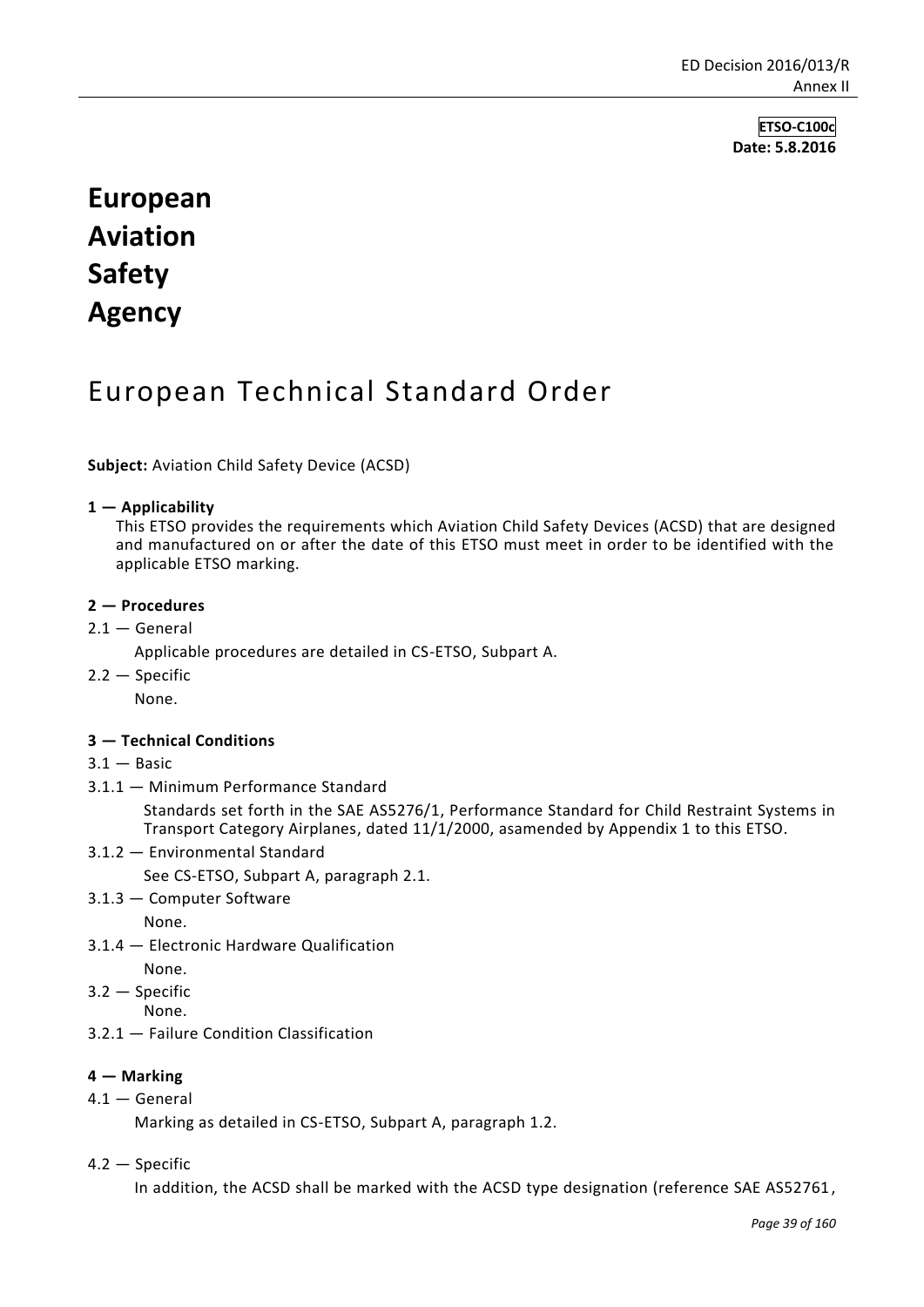#### **ETSO-C100c**

paragraph 2.5, as amended by Appendix 1).

Also, any applicable limitations or restrictions shall be marked to allow aircraft-specific or operational-specific installation limitations, such as: 'FOR USE ON [insert aircraft type or serial number] ONLY'; 'FOR USE ON AIRCRAFT USED IN PART [insert number] OPERATIONS ONLY'; 'FOR MILITARY USE ONLY'; or 'SEE DRAWING NO. [insert number] FOR INSTALLATION LIMITATIONS.'

**5 — Availability of Referenced Document**

See CS-ETSO, Subpart A, paragraph 3.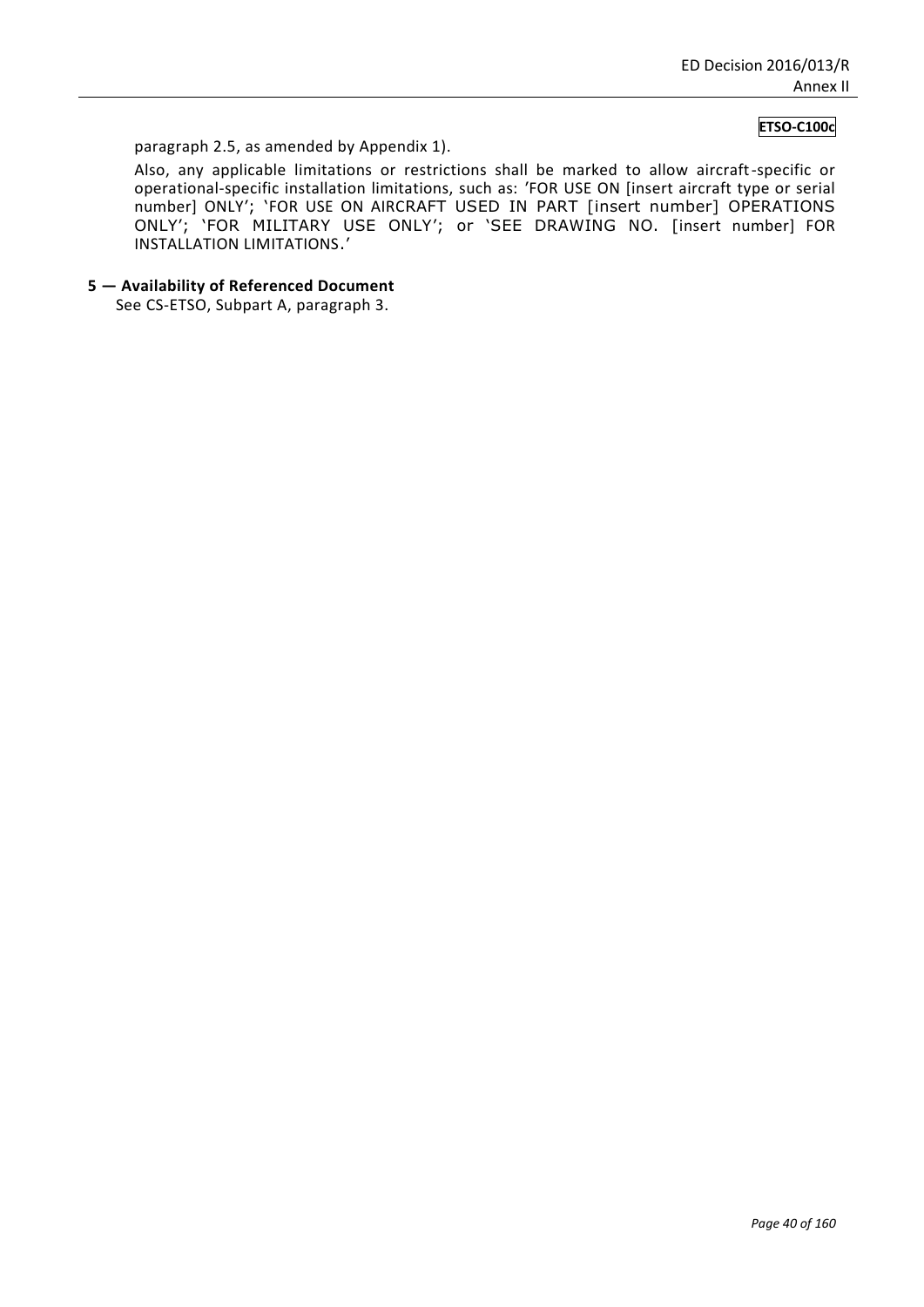#### **APPENDIX 1**

#### **MPS FOR AVIATION CHILD SAFETY DEVICE**

The applicable standard is SAE AS5276/1, 'Child Restraint Systems in Transport Category Airplanes', dated November 2000, with the following modifications:

| AS 5276/1 section: | Action:                                                                                                                                       |
|--------------------|-----------------------------------------------------------------------------------------------------------------------------------------------|
| Entire document:   | Throughout the document, 'Aviation Child Safety Device (ACSD)' shall<br>be used instead of 'CRS'.                                             |
|                    | SAE AS5276/1 incorporates, as references, the following test<br>standards:                                                                    |
|                    | 1.<br>SAE RP J211, Instrumentation for Impact Tests.                                                                                          |
|                    | SAE AS8049A, Performance Standard for Seats in Civil<br>2.<br>Rotorcraft, Transport Aircraft and General Aviation Aircraft.                   |
|                    | SAE ARP4466, Dimensional Compatibility of Child Restraint<br>3.<br>System and Passenger Seat Systems in Civil Transport Airplanes.            |
|                    | 49 CFR part 572, Anthropomorphic Test Dummies.<br>4.                                                                                          |
|                    | CS 25.853(a) (Appendix F, Part I(a)(iv)).<br>5.                                                                                               |
| Section 1          | To be disregarded.                                                                                                                            |
| Paragraph 2.1      | To be replaced with:                                                                                                                          |
|                    | 2.1 Documents:                                                                                                                                |
|                    | The following publications form part of this AS to the extent specified                                                                       |
|                    | herein. Other publications are provided for reference. In the event of<br>conflict between the text of this document and the references cited |
|                    | herein, the text of this document takes precedence. Nothing in this                                                                           |
|                    | document, however, supersedes applicable laws and regulations                                                                                 |
|                    | unless a specific exemption has been obtained.                                                                                                |
| Paragraph 2.1.1    | To be revised:                                                                                                                                |
|                    | 2.1.1 SAE Publications:                                                                                                                       |
|                    | RP J211, Instrumentation for Impact Tests<br>AS8049B, Performance Standard for Seats in Civil, Rotorcraft and                                 |
|                    | <b>Transport Aircraft and General Aviation Aircraft</b>                                                                                       |
|                    | ARP4466, Dimensional Compatibility of Child Restraint Systems and                                                                             |
|                    | Passenger Seat Systems in Civil Transport Airplanes                                                                                           |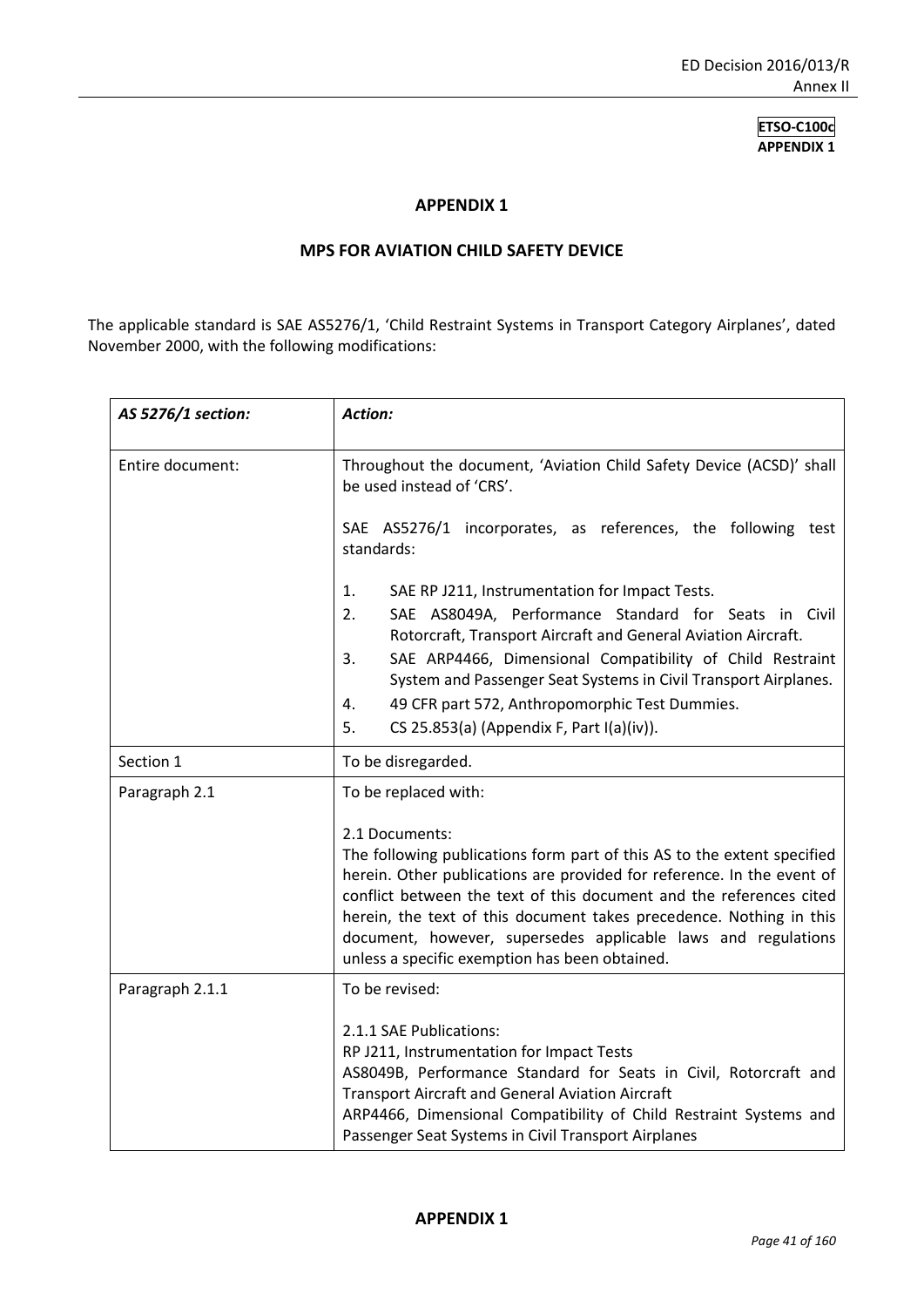| AS 5276/1 section: | Action:                                                                                                                                                                                                                                                                                                                                                                                                                                                                                                                                                                   |
|--------------------|---------------------------------------------------------------------------------------------------------------------------------------------------------------------------------------------------------------------------------------------------------------------------------------------------------------------------------------------------------------------------------------------------------------------------------------------------------------------------------------------------------------------------------------------------------------------------|
| Paragraph 2.1.2    | To be revised:                                                                                                                                                                                                                                                                                                                                                                                                                                                                                                                                                            |
|                    | 2.1.2 Federal Aviation Administration (FAA) Regulations, Advisory Circulars,<br><b>European Technical Standard Orders and Reports:</b>                                                                                                                                                                                                                                                                                                                                                                                                                                    |
|                    | EASA Part-21, Certification Procedures for Products and Parts<br>CS-25, Airworthiness Standards: Transport Category Airplanes                                                                                                                                                                                                                                                                                                                                                                                                                                             |
|                    | AC 91-62A, Use of Child Seats in Aircraft<br>AC 120-87B, Use of Child Restraint Systems on Aircraft<br>ETSO-C22g, Safety Belts<br>ETSO-C39c, AIRCRAFT SEATS and BERTHS CERTIFIED BY STATIC TESTING<br><b>ONLY</b><br>ETSO-C127b, Rotorcraft, Transport Airplane, and Normal and Utility<br><b>Airplane Seating Systems</b><br>DOT/FAA/AAM/-94/19, The Performance of Child Restraint Devices in<br>Transportation Category Seats, Gowdy and DeWeese, FAA Office of<br>Aviation Medicine Report, September 1994<br>DOT/FAA/AR-00/12, Aircraft Materials Fire Test Handbook |
| Paragraph 2.1.3    | To be revised:<br>2.1.3 National Highway Traffic Safety Administration (NHTSA) Regulations<br>and Documents:<br>49 CFR 571.213, Federal Motor Vehicle Safety Standard No. 213 Child<br><b>Restraint Systems</b><br>49 CFR 571.225, Federal Motor Vehicle Safety Standard No. 225 Child<br><b>Restraint Anchorage Systems</b><br>49 CFR 572, Anthropomorphic Test Dummies<br>NHTSA Drawing Package SAS-100-1000, dated June 1, 1993                                                                                                                                        |
| Paragraph 2.1.4    | To be revised:<br>2.1.4 ANSI Publications:<br>ANSI Z535.4 -1998 Product Safety Signs and Labels                                                                                                                                                                                                                                                                                                                                                                                                                                                                           |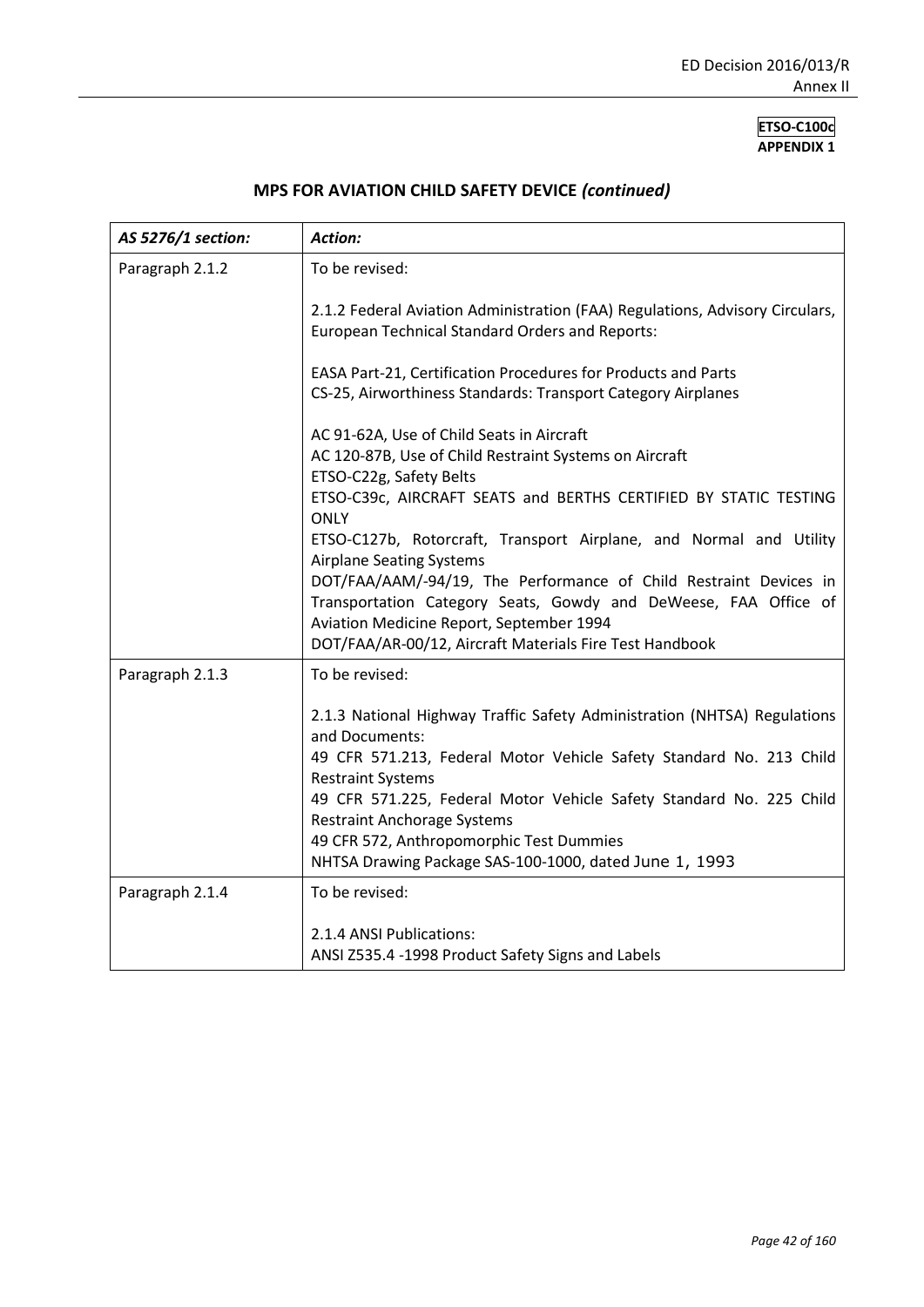#### **APPENDIX 1**

| AS 5276/1 section: | <b>Action:</b>                                                                                                                                                                                                                                                                                                                                                                                                                                                                                                                                                                                                                                                                                  |                                  |                                      |                   |
|--------------------|-------------------------------------------------------------------------------------------------------------------------------------------------------------------------------------------------------------------------------------------------------------------------------------------------------------------------------------------------------------------------------------------------------------------------------------------------------------------------------------------------------------------------------------------------------------------------------------------------------------------------------------------------------------------------------------------------|----------------------------------|--------------------------------------|-------------------|
| Paragraph 2.3      | To be revised:<br>2.3 Classification of Children: The physical characteristics of small children<br>govern the proper ACSD for use. Mass, standing height, and developmental<br>maturity (i.e. age) are important for proper ACSD configuration and<br>orientation. As children develop at different rates, combined application of<br>these characteristics in selecting an ACSD may be difficult. To assist in this<br>process, Table 1 defines three stages of child development each with a<br>single dominant characteristic underlined. Where an occupant falls<br>between categories, the dominant characteristic is used to determine the<br>proper ACSD configuration and orientation. |                                  |                                      |                   |
|                    | Table 1 - Definitions of Child Categories                                                                                                                                                                                                                                                                                                                                                                                                                                                                                                                                                                                                                                                       |                                  |                                      |                   |
|                    | Child category<br>Newborn                                                                                                                                                                                                                                                                                                                                                                                                                                                                                                                                                                                                                                                                       | Mass, kg (lb)<br>Birth to 5 (11) | Height, cm (in.)<br>Birth to 65 (26) | Age, month<br>N/A |
|                    | Infant                                                                                                                                                                                                                                                                                                                                                                                                                                                                                                                                                                                                                                                                                          | $5 - 10(11 - 22)$                | $65 - 85$ (26-34)                    | under 12          |
|                    | Toddler                                                                                                                                                                                                                                                                                                                                                                                                                                                                                                                                                                                                                                                                                         | $10 - 18(22 - 40)$               | $85 - 110(34 - 44)$                  | over 12           |
| Paragraph 2.5d     | To be revised:<br>d. Any child that has attained his or her first birthday, with a mass greater<br>than 10 kg (22 lb) and having a standing stature of less than 110 cm (44 in.)<br>in height is considered a 'toddler' and should be seated in a forward-facing<br>ACSD with both upper and lower torso restraint (Type III).                                                                                                                                                                                                                                                                                                                                                                  |                                  |                                      |                   |
| Paragraph 2.6      | New paragraph to be added:<br>2.6 Definitions: Refer to 49 CFR 571.213 S4. for aircraft child safety device<br>definitions.                                                                                                                                                                                                                                                                                                                                                                                                                                                                                                                                                                     |                                  |                                      |                   |
| Paragraph 3.2      | To be revised:                                                                                                                                                                                                                                                                                                                                                                                                                                                                                                                                                                                                                                                                                  |                                  |                                      |                   |
|                    | 3.2 ACSD Design/Functional Performance:                                                                                                                                                                                                                                                                                                                                                                                                                                                                                                                                                                                                                                                         |                                  |                                      |                   |
| Paragraph 3.2.5    | To be revised:<br>3.2.5 If an ACSD is equipped with a means of attaching to a rigid bar<br>anchorage system, as prescribed by 49 CFR 571.225 S9, then the provided<br>attachment hardware must comply with the requirements of 49 CFR<br>571.213 S5.9(a). If rigid prongs are provided for that attachment, they shall<br>be retractable to the extent necessary to ensure proper positioning of the<br>ACSD in an airplane passenger seat not equipped with rigid bar lower<br>anchorages to avoid damage to the airplane seat or injury to nearby seat<br>occupants.                                                                                                                          |                                  |                                      |                   |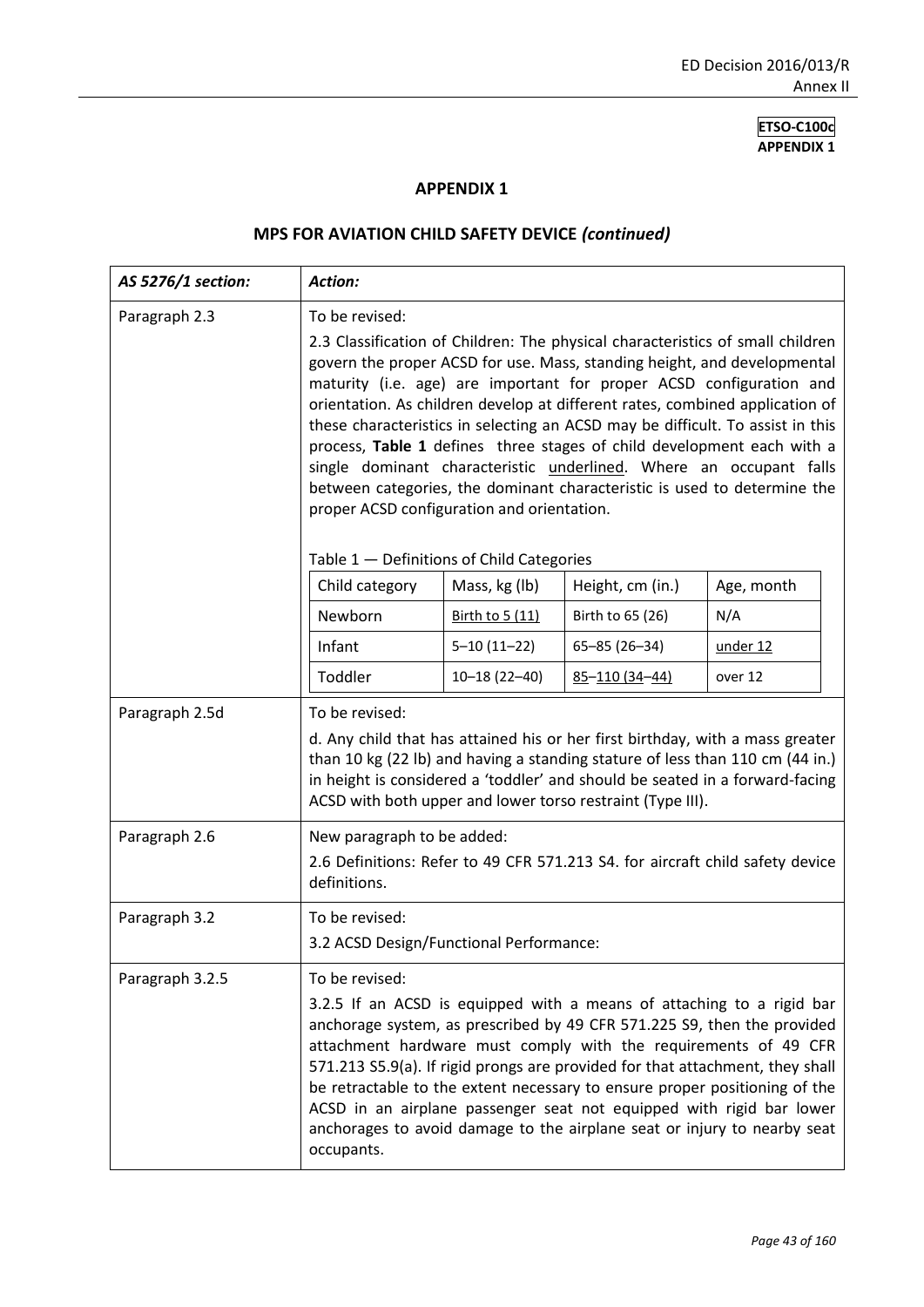#### **APPENDIX 1**

| AS 5276/1 section: | <b>Action:</b>                                                                                                                                                                                                                                                                                                                                                                                                                                                                                                                                                                                                                                                                                                                                                                                                                                                                                                                                                                                                                                                                                                                                                          |
|--------------------|-------------------------------------------------------------------------------------------------------------------------------------------------------------------------------------------------------------------------------------------------------------------------------------------------------------------------------------------------------------------------------------------------------------------------------------------------------------------------------------------------------------------------------------------------------------------------------------------------------------------------------------------------------------------------------------------------------------------------------------------------------------------------------------------------------------------------------------------------------------------------------------------------------------------------------------------------------------------------------------------------------------------------------------------------------------------------------------------------------------------------------------------------------------------------|
| Paragraph 3.2.6    | New paragraph 3.2.6 to be added:                                                                                                                                                                                                                                                                                                                                                                                                                                                                                                                                                                                                                                                                                                                                                                                                                                                                                                                                                                                                                                                                                                                                        |
|                    | Except for components designed to attach to a child restraint anchorage<br>system, an ACSD must not have any means designed for attaching the<br>system to an aircraft seat cushion or aircraft seat back and any component<br>(except belts) that is designed to be inserted between the aircraft seat<br>cushion and the aircraft seat back. An ACSD shall be capable of meeting the<br>requirements of this standard when installed solely by the passenger seat<br>lap belt (pelvic portion of the restraint). If the ACSD is equipped with a child<br>restraint anchorage system, then it shall also be capable of meeting the<br>requirements of this standard when installed solely by attachment to rigid<br>bar lower anchorages as prescribed by 49 CFR 571.225 S9. No passenger<br>seat belt may contact the child-occupant of the ACSD. Each belt that is part<br>of an ACSD and that is designed to restrain the child using the system, shall,<br>when tested in accordance with Section 4 of this standard, impose no loads<br>on the child as a result from the mass of the system or from the mass of<br>the standard seat assembly specified therein. |
| Paragraph 3.2.7    | New paragraph 3.2.7 to be added:                                                                                                                                                                                                                                                                                                                                                                                                                                                                                                                                                                                                                                                                                                                                                                                                                                                                                                                                                                                                                                                                                                                                        |
|                    | 3.2.7 An ACSD shall comply with the force distribution requirements of<br>49 CFR 571.213 S5.2.1.1, S5.2.1.2, S5.2.2.1 (a), (b) and (c), S5.2.2.2, and<br>S5.2.4.                                                                                                                                                                                                                                                                                                                                                                                                                                                                                                                                                                                                                                                                                                                                                                                                                                                                                                                                                                                                        |
| Paragraph 3.2.8    | New paragraph 3.2.8 to be added:                                                                                                                                                                                                                                                                                                                                                                                                                                                                                                                                                                                                                                                                                                                                                                                                                                                                                                                                                                                                                                                                                                                                        |
|                    | 3.2.8 ACSD belt systems shall comply with the requirements of<br>49 CFR 571.213 S5.4.1.2, S5.4.1.3, S5.4.2, S5.4.3.1, S5.4.3.3, S5.4.3.5.<br>References to paragraph S6.1 therein shall be considered to refer to<br>Section 4 of this standard.                                                                                                                                                                                                                                                                                                                                                                                                                                                                                                                                                                                                                                                                                                                                                                                                                                                                                                                        |
| Paragraph 3.3      | To be revised:                                                                                                                                                                                                                                                                                                                                                                                                                                                                                                                                                                                                                                                                                                                                                                                                                                                                                                                                                                                                                                                                                                                                                          |
|                    | 3.3 Fire Protection: Cushions, upholstery, and all other exposed materials<br>used in the ACSD except small parts (knobs, triggers, fasteners, seals and<br>electrical parts) that would not contribute significantly to the propagation<br>of a fire shall meet the fire protection provisions of CS 25.853(a) (Appendix<br>F, Part I (a)(1)(ii)). Seat belts and shoulder harnesses shall meet the<br>provisions of CS 25 (Appendix F, Part I (a)(iv)).                                                                                                                                                                                                                                                                                                                                                                                                                                                                                                                                                                                                                                                                                                               |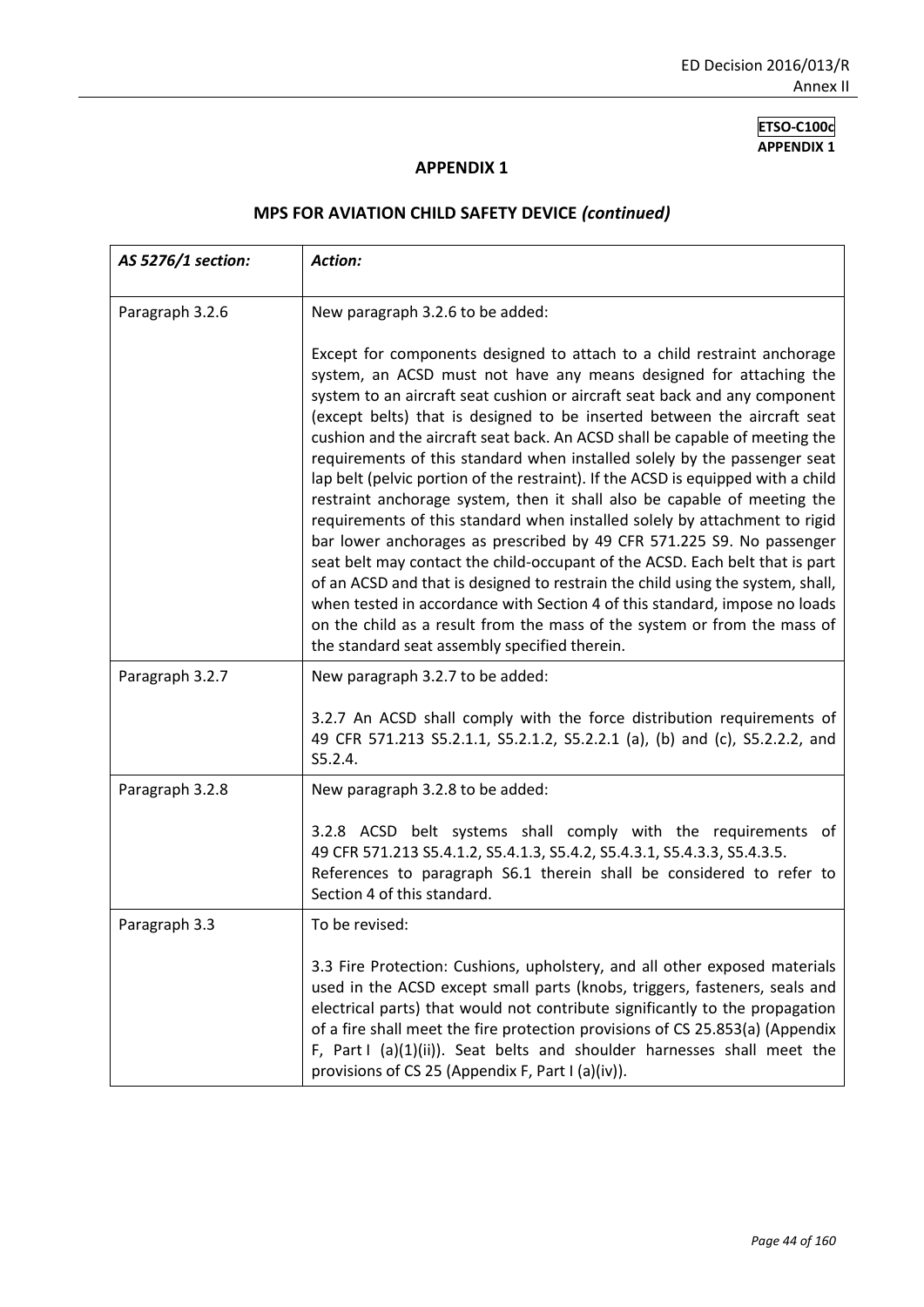#### **APPENDIX 1**

| AS 5276/1 section: | Action:                                                                                                                                                                                                                                                                                                                                                                                                                                                                                                                                                                                                                                                                                                                                                                                                                                                                                                                                                                                                              |
|--------------------|----------------------------------------------------------------------------------------------------------------------------------------------------------------------------------------------------------------------------------------------------------------------------------------------------------------------------------------------------------------------------------------------------------------------------------------------------------------------------------------------------------------------------------------------------------------------------------------------------------------------------------------------------------------------------------------------------------------------------------------------------------------------------------------------------------------------------------------------------------------------------------------------------------------------------------------------------------------------------------------------------------------------|
| Paragraph 4        | To be revised:                                                                                                                                                                                                                                                                                                                                                                                                                                                                                                                                                                                                                                                                                                                                                                                                                                                                                                                                                                                                       |
|                    | 4. PERFORMANCE TEST SPECIFICATIONS: The dynamic test described in this<br>section is used to evaluate the performance of the ACSD in a horizontal<br>impact where the force is applied against the longitudinal axis of a forward-<br>facing airplane passenger seat that holds the ACSD. The structural<br>adequacy of the ACSD, the effectiveness of the ACSD attachments, and the<br>adequacy of restraint of the child occupant, as prescribed in paragraph 4.1<br>of this AS, are the issues evaluated. One dynamic impact test shall be<br>performed, with the ACSD secured using the passenger seat lap belt, for<br>each category of child-occupant, as defined in paragraph 2.3 of this AS, for<br>which the ACSD is intended for use. ACSD equipped with lower anchorage<br>attachment hardware per 49 CFR 571.213 S5.9(a) must be tested with each<br>category of child occupant when secured using the rigid bar lower<br>anchorages, except when the ACSD is in full compliance with 49 CFR<br>571.213. |
| Paragraph 4.1      | To be revised:                                                                                                                                                                                                                                                                                                                                                                                                                                                                                                                                                                                                                                                                                                                                                                                                                                                                                                                                                                                                       |
|                    | 4.1 Child-Occupant Simulation: One or more ATD representing the child<br>categories for which the ACSD is intended for use shall be used to simulate<br>a child-occupant in the dynamic test. Selection of the ATD shall be based on<br>compliance with the following requirements:                                                                                                                                                                                                                                                                                                                                                                                                                                                                                                                                                                                                                                                                                                                                  |
|                    | a. A newborn infant ATD, per 49 CFR part 572, Subpart K, shall be used to<br>test a Type I ACSD.                                                                                                                                                                                                                                                                                                                                                                                                                                                                                                                                                                                                                                                                                                                                                                                                                                                                                                                     |
|                    | b. A newborn infant ATD and a 12-month-old child ATD, per 49 CFR part<br>572, Subpart R, shall be used to test a Type II ACSD.                                                                                                                                                                                                                                                                                                                                                                                                                                                                                                                                                                                                                                                                                                                                                                                                                                                                                       |
|                    | c. A 12-month-old child ATD and a 3-year-old child ATD, per 49 CFR part<br>572, Subpart P, shall be used to test a Type III ACSD.                                                                                                                                                                                                                                                                                                                                                                                                                                                                                                                                                                                                                                                                                                                                                                                                                                                                                    |
| Paragraph 4.1.2    | To be revised:                                                                                                                                                                                                                                                                                                                                                                                                                                                                                                                                                                                                                                                                                                                                                                                                                                                                                                                                                                                                       |
|                    | 4.1.2 ATD Preparation and Clothing: All three types of ATDs used shall have<br>a target point marker on each side of the head that is located on the<br>transverse axis passing through the centre of mass of the ATD's head and<br>perpendicular to the head's midsgittal plane. The 12-month-old and 3-year-<br>old ATD's must also have target points located on each knee pivot axis.<br>ATDs must be clothed and prepared for use, as prescribed in 49 CFR<br>571.213 S9.                                                                                                                                                                                                                                                                                                                                                                                                                                                                                                                                       |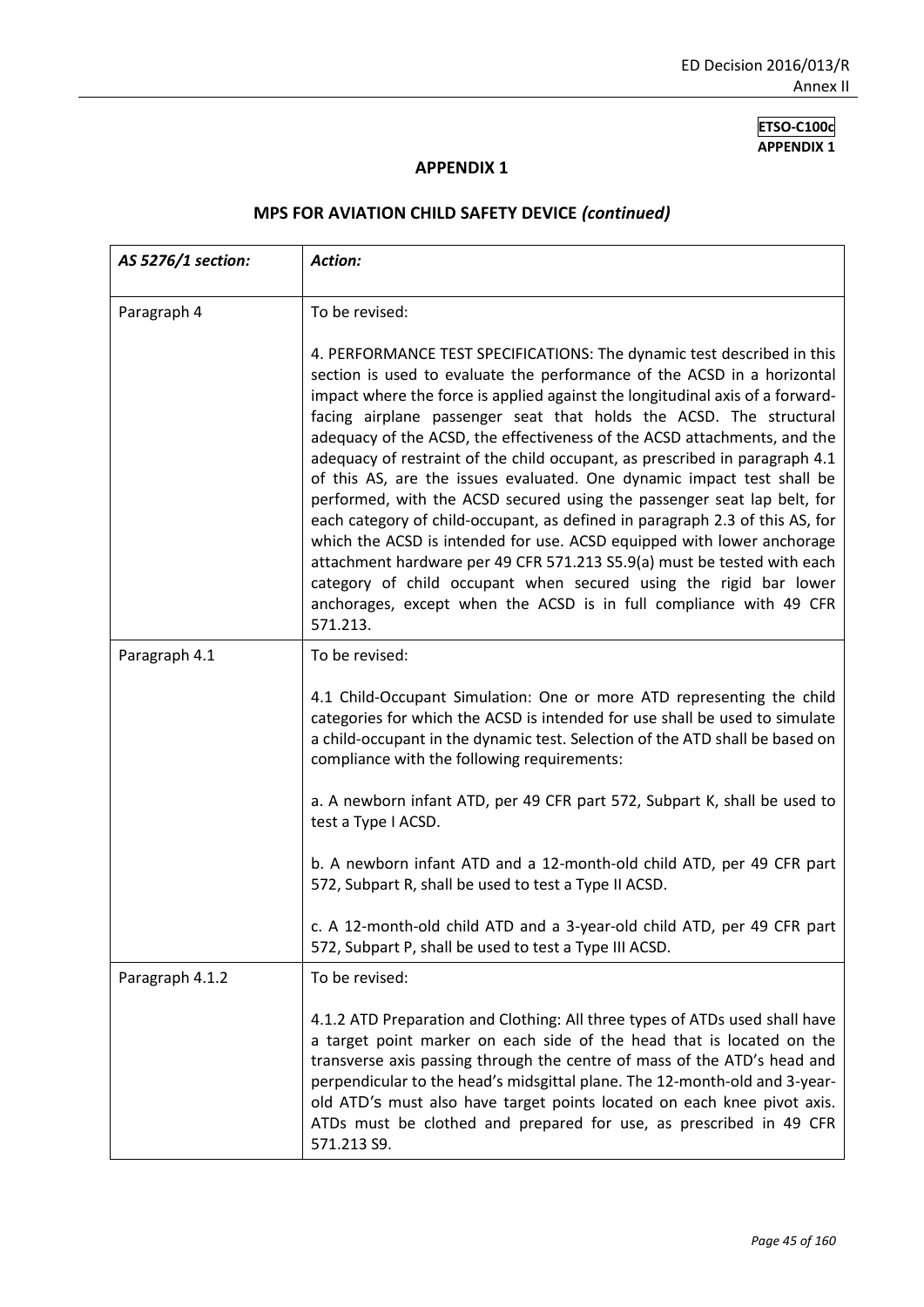#### **APPENDIX 1**

| AS 5276/1 section: | <b>Action:</b>                                                                                                                                                                                                                                                                                                                                                                                                                                                                                                                                                                                      |
|--------------------|-----------------------------------------------------------------------------------------------------------------------------------------------------------------------------------------------------------------------------------------------------------------------------------------------------------------------------------------------------------------------------------------------------------------------------------------------------------------------------------------------------------------------------------------------------------------------------------------------------|
| Paragraph 4.2      | To be revised:<br>4.2 Test Fixtures: The fixture on which the ACSD is installed for the dynamic<br>test is based on the FMVSS-213 standard seat assembly test fixture defined<br>in 49 CFR 571.213 S6.1.1(a)(1)(i). For the test specified by this AS, the back<br>cushion, seat cushion, lap belts, and belt anchor points are different from<br>the FMVSS-213 standard seat test fixture configuration. Appendix A to this<br>AS presents the locations, dimensions, and materials used to reconfigure<br>the FMVSS-213 standard seat assembly test fixture for the test specified by<br>this AS. |
| Paragraph 4.2.1    | To be revised:<br>4.2.1 Passenger Seat Restraints: Airplane passenger seat lap belts shall be<br>installed on the seat test fixture as the primary means of attaching the<br>ACSD to the seat test fixture depicted in Appendix A to this AS. The buckle<br>shall be a lift latch type release mechanism. The belts shall meet the<br>requirements of ETSO-C22g and conform to the length dimensions shown<br>in Appendix A, Figure A5, to this AS. The webbing shall be made of nylon.                                                                                                             |
| Paragraph 4.2.2    | New paragraph 4.2.2 to be added:<br>4.2.2 Rigid Bar Lower Anchorages: If testing ACSD equipped with lower<br>anchorage attachment hardware, the aforementioned modified seat test<br>fixture must have rigid bar lower anchorages installed per Figures 1A and<br>1B of 49 CFR 571.213.                                                                                                                                                                                                                                                                                                             |
| Paragraph 4.5      | The last sentence of paragraph 4.5 Photometric Instrumentation shall be<br>revised:<br>The resolution of the images shall be sufficient to enable accurate<br>measurements of the maximum excursion of the head and knee of the ATD<br>in Type III ACSD tests, or the maximum rotation of the ACSD in aft-facing<br>Type I and Type II ACSD tests.                                                                                                                                                                                                                                                  |
| Paragraph 4.6      | To be revised:<br>4.6 Test Severity: The dynamic impact pulse shall meet the requirements<br>specified for Type A seats in AS8049B, i.e. the 16 g, 13.4 m/s (44 ft/s)<br>horizontal test condition for transport category airplane seats. The pulse<br>described in Figure 2A of 49 CFR 571.213 is acceptable to show compliance<br>with this requirement. The yaw and floor deformation specified in AS8049B<br>are not required.                                                                                                                                                                  |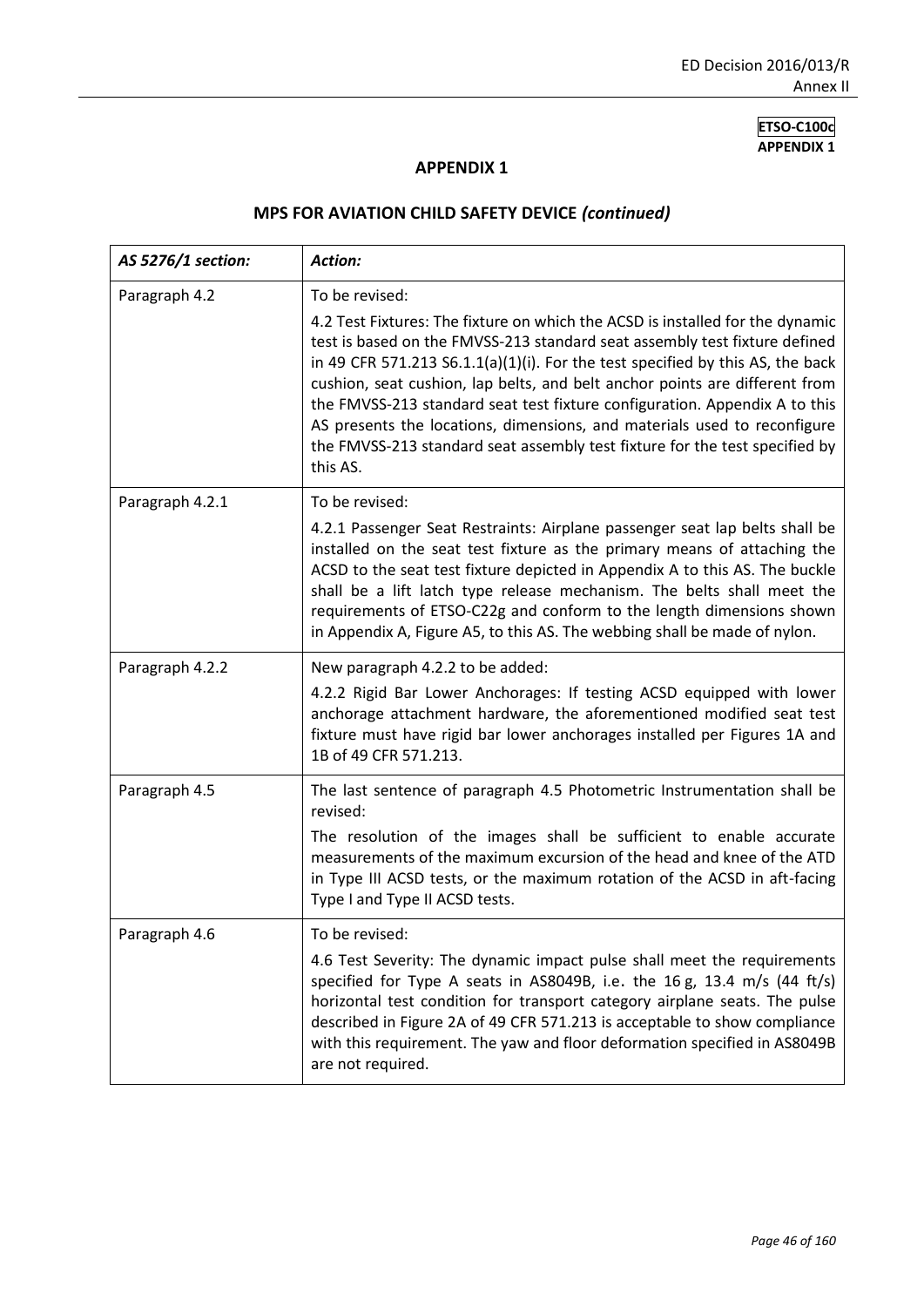#### **APPENDIX 1**

| AS 5276/1 section: | Action:                                                                                                                                                                                                                                                                                                                                                                                                                                                             |
|--------------------|---------------------------------------------------------------------------------------------------------------------------------------------------------------------------------------------------------------------------------------------------------------------------------------------------------------------------------------------------------------------------------------------------------------------------------------------------------------------|
| Paragraph 4.7      | New paragraph 4.7 to be added:                                                                                                                                                                                                                                                                                                                                                                                                                                      |
|                    | 4.7 Test Conditions: During the test, maintain the environmental conditions<br>specified in 49 CFR 571.213 S6.1.1(d).                                                                                                                                                                                                                                                                                                                                               |
| Paragraph 5.1      | To be revised:                                                                                                                                                                                                                                                                                                                                                                                                                                                      |
|                    | 5.1 ACSD Installation: Install the ACSD at the centre of the seating position<br>of the modified FMVSS-213 standard seat assembly test fixture in<br>accordance with the manufacturers instructions provided with the system<br>except that no tether strap shall be used. For the belted test condition, use<br>only the aircraft lap belt. For tests with a child restraint anchor system, use<br>only the lower anchorages of the child restraint anchor system. |
| Paragraph 5.2      | New paragraph 5.2 to be added:                                                                                                                                                                                                                                                                                                                                                                                                                                      |
|                    | 5.2 ATD Installation: The ATD shall be placed in the ACSD. Position it, and<br>attach the child restraint belts, if appropriate, per 49 CFR 571.213 S10.                                                                                                                                                                                                                                                                                                            |
| Paragraph 5.3      | To be revised:                                                                                                                                                                                                                                                                                                                                                                                                                                                      |
|                    | 5.3 ACSD Integral Restraint Adjustment: The ACSD integral restraint system<br>shall be routed through the ACSD and fastened over the ATD as called for<br>by the manufacturer's instructions and per 49 CFR 571.213 S6.1.2(d)(1)(i).                                                                                                                                                                                                                                |
| Paragraph 5.4      | To be revised:                                                                                                                                                                                                                                                                                                                                                                                                                                                      |
|                    | 5.4 ACSD Attachment Adjustment: The aircraft lap belt or child restraint<br>anchor system straps attaching the ACSD to the standard seat assembly<br>test fixture shall be adjusted per 49 CFR 571.213 S6.1.2(d)(1)(ii) or (iii) as<br>appropriate.                                                                                                                                                                                                                 |
| Paragraph 6.1      | To be revised:                                                                                                                                                                                                                                                                                                                                                                                                                                                      |
|                    | 6.1 Excursion Limits: The ATD and ACSD excursions and initial positions<br>described below shall be obtained by measuring the high-speed film or<br>video images recorded during the test, or in the case of initial position,<br>measured directly prior to the test.                                                                                                                                                                                              |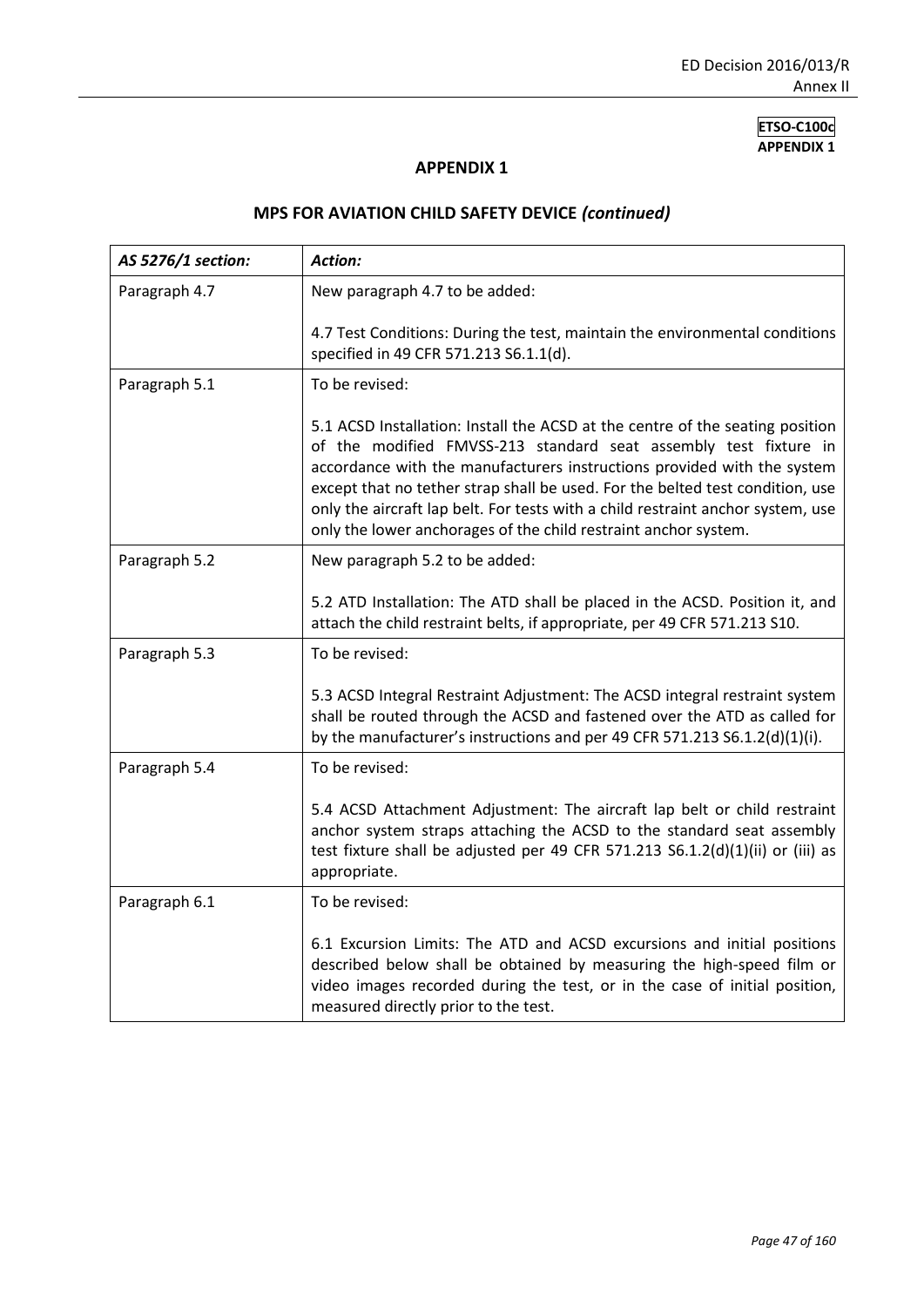### **APPENDIX 1**

| AS 5276/1 section: | <b>Action:</b>                                                                                                                                                                                                                                                                                                                                                                                  |
|--------------------|-------------------------------------------------------------------------------------------------------------------------------------------------------------------------------------------------------------------------------------------------------------------------------------------------------------------------------------------------------------------------------------------------|
| Paragraph 6.1.1    | To be revised:                                                                                                                                                                                                                                                                                                                                                                                  |
|                    | 6.1.1 Test of Forward-Facing ACSD: The ACSD shall retain the ATD's torso<br>within the system. No portion of the ATD head shall pass through a vertical<br>transverse plane passing through a point 813 mm (32 in.) forward of the<br>seat back pivot axis on the standard seat assembly test fixture shown in<br>Appendix A, Figure A2. This limit is referred to as the head excursion limit. |
| Paragraph 6.1.2    | The second paragraph shall be revised:                                                                                                                                                                                                                                                                                                                                                          |
|                    | 6.1.2 Test of Aft-Facing ACSD: The angle between the ACSD back child<br>support surface and the vertical transverse plane shall not exceed 70<br>degrees at any time during the test. The initial (pre-test) angle between the<br>ACSD back child support surface and the vertical transverse plane shall not<br>be less than 45 degrees.                                                       |
|                    | All portions of the ATD torso shall be retained within the ACSD. The centre<br>of the target points on either side of the ATD head shall not pass through<br>the transverse orthogonal planes whose intersection contains the forward-<br>most and top-most points on the ACSD surfaces.                                                                                                        |
| Paragraph 6.2      | To be revised:                                                                                                                                                                                                                                                                                                                                                                                  |
|                    | The Head Injury Criterion (HIC36) is calculated according to the following<br>equation:<br>HIC = $\left\{ (t_1 - t_2) \left[ (1/(t_2 - t_1)) \int_{t_1}^{t_2} a(t) dt \right]^{2.5} \right\}$ Max                                                                                                                                                                                               |
|                    |                                                                                                                                                                                                                                                                                                                                                                                                 |
|                    | Where:<br>t1, $t2$ = Any two points in time during the head impact which are not<br>separated by more than a 36 millisecond time interval<br>$a(t)$ = The resultant head acceleration at the centre of gravity of the ATD<br>head expressed as a multiple of g (the acceleration of gravity).                                                                                                   |
|                    | The maximum value of the HIC36 computation from data acquired during<br>the impact test, including rebound motion of the ATD and ACSD, shall not<br>exceed a value of 1000.                                                                                                                                                                                                                     |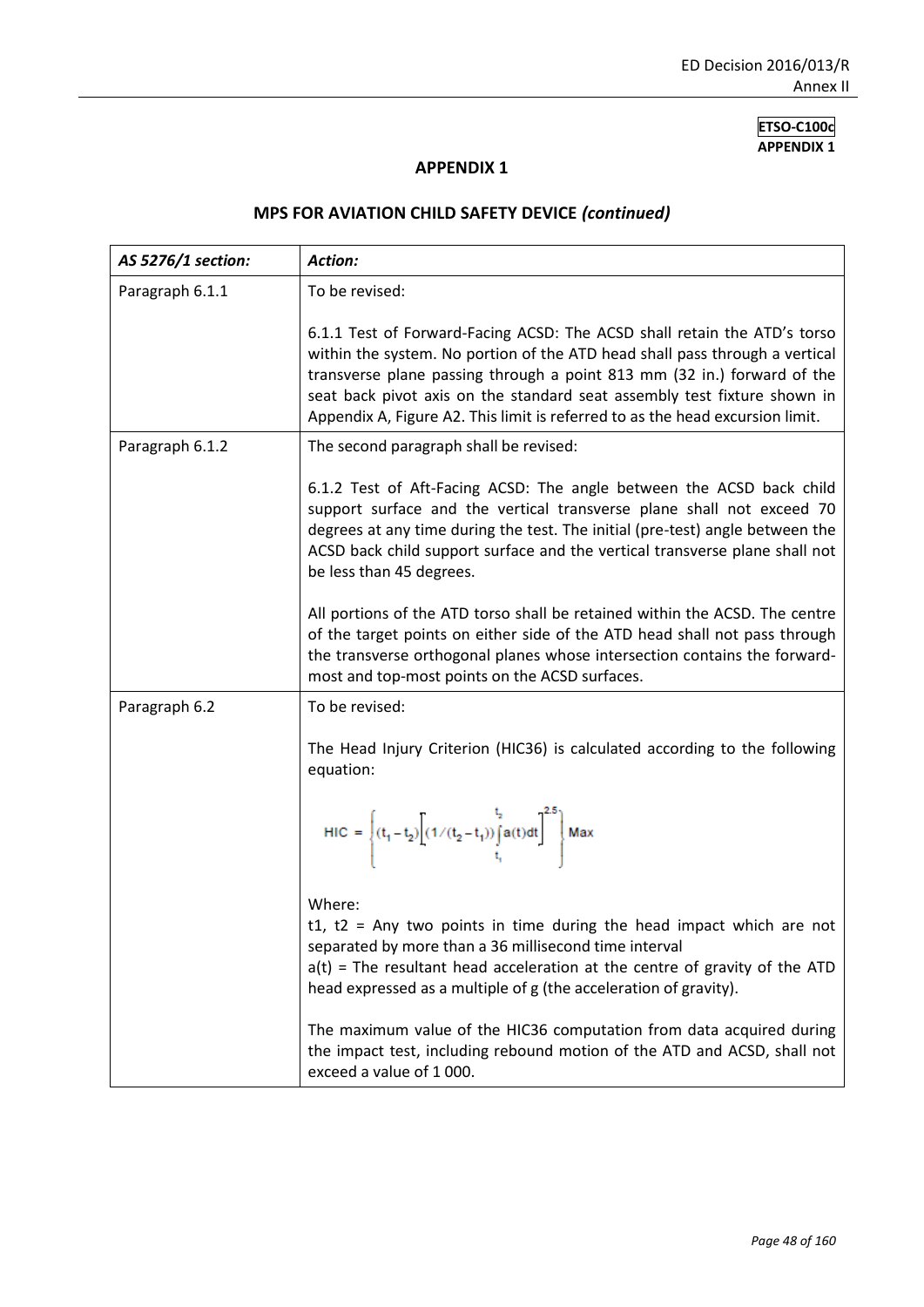#### **APPENDIX 1**

| AS 5276/1 section:              | Action:                                                                                                                                                                                                     |  |
|---------------------------------|-------------------------------------------------------------------------------------------------------------------------------------------------------------------------------------------------------------|--|
| Paragraph 6.4                   | A new second paragraph shall be added:                                                                                                                                                                      |  |
|                                 | The ACSD shall also meet the requirements of 49 CFR 571.213 S5.1.1.<br>References to paragraph S6.1 therein shall be considered to refer to<br>Section 4 of this standard.                                  |  |
| Paragraphs 7.1a<br>through 7.1e | Paragraphs 7.1a. through e. shall be disregarded.<br>Marking of the article shall be in accordance with paragraphs 7.1f. through                                                                            |  |
|                                 | 7.1h., and paragraph 4 of this ETSO.                                                                                                                                                                        |  |
| Paragraph 7.1g                  | The second paragraph shall be revised:                                                                                                                                                                      |  |
|                                 | 'Place this Type I, II and III child restraint in a rear-facing position when<br>using it with an infant weighing less than sumple pounds (<br>$Kg$ ).'                                                     |  |
| Paragraphs 7.1h<br>through 7.1m | To be disregarded.                                                                                                                                                                                          |  |
| Paragraph 7.1h                  | New paragraph 7.1h to be added:                                                                                                                                                                             |  |
|                                 | 7.1h The following statement on yellow background with black text,<br>regarding the installation and use of ACSD:                                                                                           |  |
|                                 | 'WARNING! DEATH OR SERIOUS INJURY CAN OCCUR. Follow all instructions<br>on this aviation child restraint and in the manufacturer's written<br>instructions located [insert location[.                       |  |
|                                 | Do not place this device behind any wall or seat back in an airplane that<br>has an airbag.                                                                                                                 |  |
|                                 | Do not use in any passenger seat that has an inflatable seat belt.<br>Use only in a forward-facing seat. Do not use in a rear-facing seat or a                                                              |  |
|                                 | side-facing seat.<br>Attach this aviation child restraint with the airplane passenger seat lap<br>belt or rigid bar anchorage system if so equipped.                                                        |  |
|                                 | This aviation child restraint is not designed to be used with a shoulder<br>strap or any other tether strap to the seat or airplane.<br>Snugly adjust the belts provided with this aviation child restraint |  |
|                                 | around your child.'                                                                                                                                                                                         |  |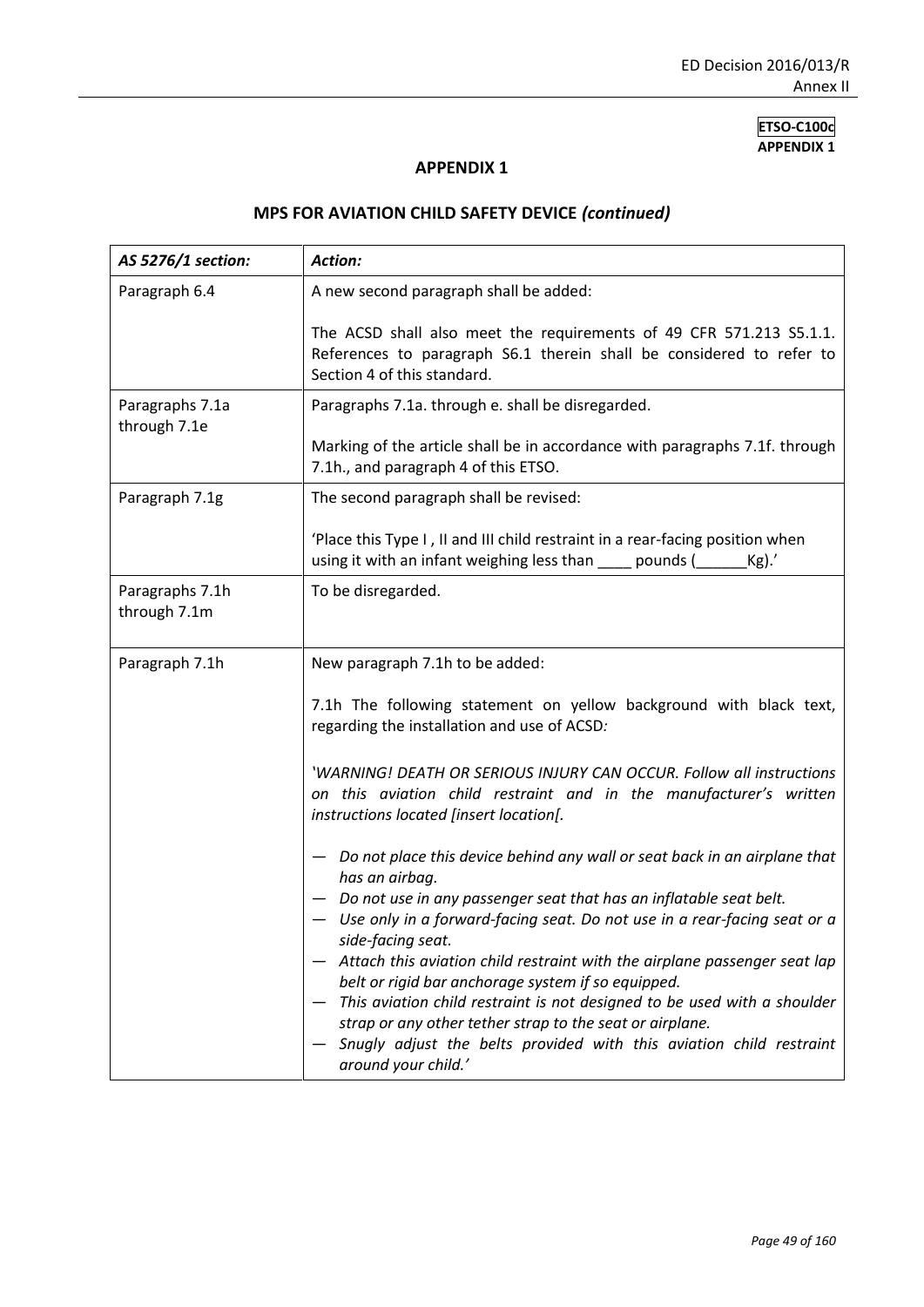#### **APPENDIX 1**

| AS 5276/1 section: | <b>Action:</b>                                                                                                                                                                                                                                                                                            |
|--------------------|-----------------------------------------------------------------------------------------------------------------------------------------------------------------------------------------------------------------------------------------------------------------------------------------------------------|
| Paragraph 7.1i     | New paragraph 7.1i to be added:                                                                                                                                                                                                                                                                           |
|                    | 7.1i Additional label for ACSD that do not meet FMVSS-213. Any ACSD that<br>meets the MPS of this TSO, but does not met the requirements of FMVSS-<br>213, the label in new Figure A6 must be permanently affixed to the<br>webbing of the ACSD so that it is clearly visible when the ACSD is installed. |
| Figure A1          | Figure A1 shall be revised as follows:                                                                                                                                                                                                                                                                    |
|                    | The horizontal distance between the seat back pivot axis to the lap belt<br>anchor axis shall be changed from 269 (10.6) to 246 (9.7).                                                                                                                                                                    |
| Figure A2          | Figure A2 shall be revised as follows:                                                                                                                                                                                                                                                                    |
|                    | The horizontal distance between the seat back pivot axis to the lap belt<br>anchor axis shall be changed from 269 (10.6) to 246 (9.7).                                                                                                                                                                    |
|                    | A new item 9 shall be added:<br>Aluminium rod: 25.4 (1.0) Dia. welded to the front edge of item 1 such that<br>the rod surface is tangent to the plane of the bottom of the aluminium<br>plate.                                                                                                           |
| Figure A3          | Figure A3 shall be revised as follows:                                                                                                                                                                                                                                                                    |
|                    | The vertical dimension of the anchor pivot shall be changed from 47.8<br>(1.88) to 50.8 (2.0), and the vertical dimension of the anchor height from<br>60.5 (2.38) to 63.5 (2.5).                                                                                                                         |
| Figure A4          | Figure A4 shall be revised as follows:                                                                                                                                                                                                                                                                    |
|                    | A depiction of the 25.4 (1.0) Dia. rod defined in Figure A2 shall be added.                                                                                                                                                                                                                               |